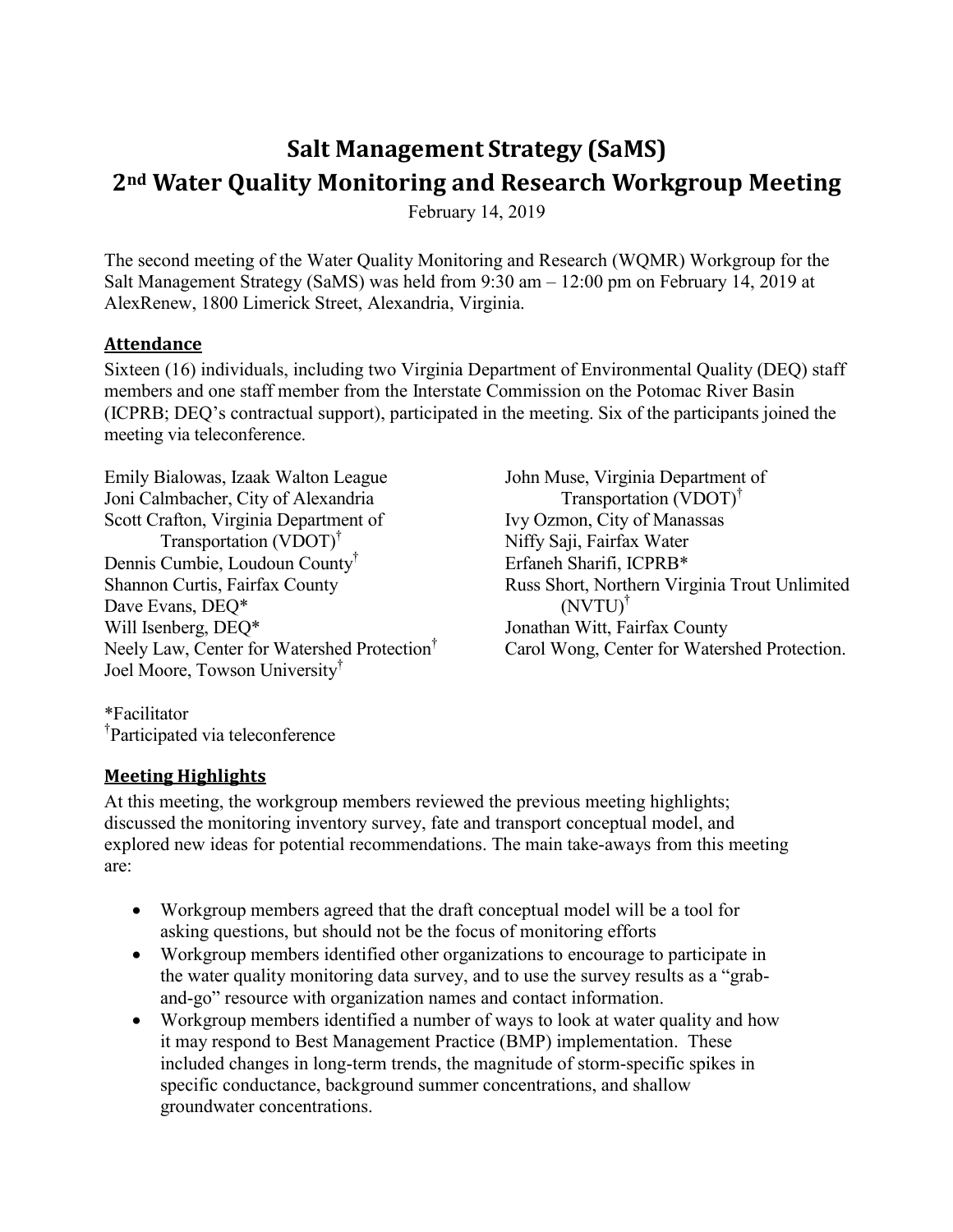- Several potential funding opportunities were discussed (e.g. academic institutions, organizations, and government agencies).
- DEQ sought nominations for 1-2 volunteers to 1) present the SaMS WQMR Workgroup status at the next Stakeholder Advisory Committee (SAC) meeting and 2) represent this workgroup on the Steering Committee.

# *Notes for Other Workgroups / Potential Areas of Overlap:*

 WQMR Workgroup members suggest that the Salt Tracking & Reporting Workgroup members recommend gathering the following information: How much salt is used, the size of the area it is applied to, the location where the salt was applied, and which BMPs (if any) were implemented.

## **Follow-up Action Items**

- 1. Submit ideas on a monitoring pilot project to measure the impact of BMPs on water quality. a. Volunteer: workgroup members agreed to all provide their ideas.
- 2. Identify geographic gaps in chloride-conductivity relationships for the different physiographic provinces in the SaMS project area.
	- a. Volunteer: DEQ
- 3. Identify general criteria for a monitoring program that could be implemented by any organization to better understand the impact of BMPs on salt concentrations. DEQ will frame the input needs in a written form and will send it to the WQMR Workgroup members.
	- a. Volunteers: Shannon Curtis and Niffy Saji
- 4. Explore the existing data and identify resources and partners to support a "grab-and-go" resource for organizations looking to implement the water quality monitoring recommendations of the SaMS.
	- a. Volunteer: DEQ
- 5. Coordinate information needs with the Salt Tracking & Reporting workgroup a. Volunteer: DEQ
- 6. Update the draft Conceptual Model of Salt Origin, Transport, and Fate with workgroup member feedback.
	- a. Volunteer: Joel Moore, Russ Short, and DEQ
- 7. Review long-term trends in Specific Conductance throughout the region
	- a. Volunteer: DEQ

# **Meeting Summary**

# **Introductions**

The meeting opened with brief introductory remarks from DEQ. Participants then briefly introduced themselves, providing their name and the organization they represent.

The objectives for this meeting were to discuss ideas for the final workgroup recommendations, identify the information needed to finalize recommendations, and discuss action items so that the workgroup can continue to move forward on each action.

DEQ announced two administrative items:

- The  $3<sup>rd</sup>$  SAC meeting is being scheduled for late May/early June 2019.
- $\bullet$  In the  $2<sup>nd</sup>$  SAC meeting, it was decided to convene a steering committee to help draft the final strategy.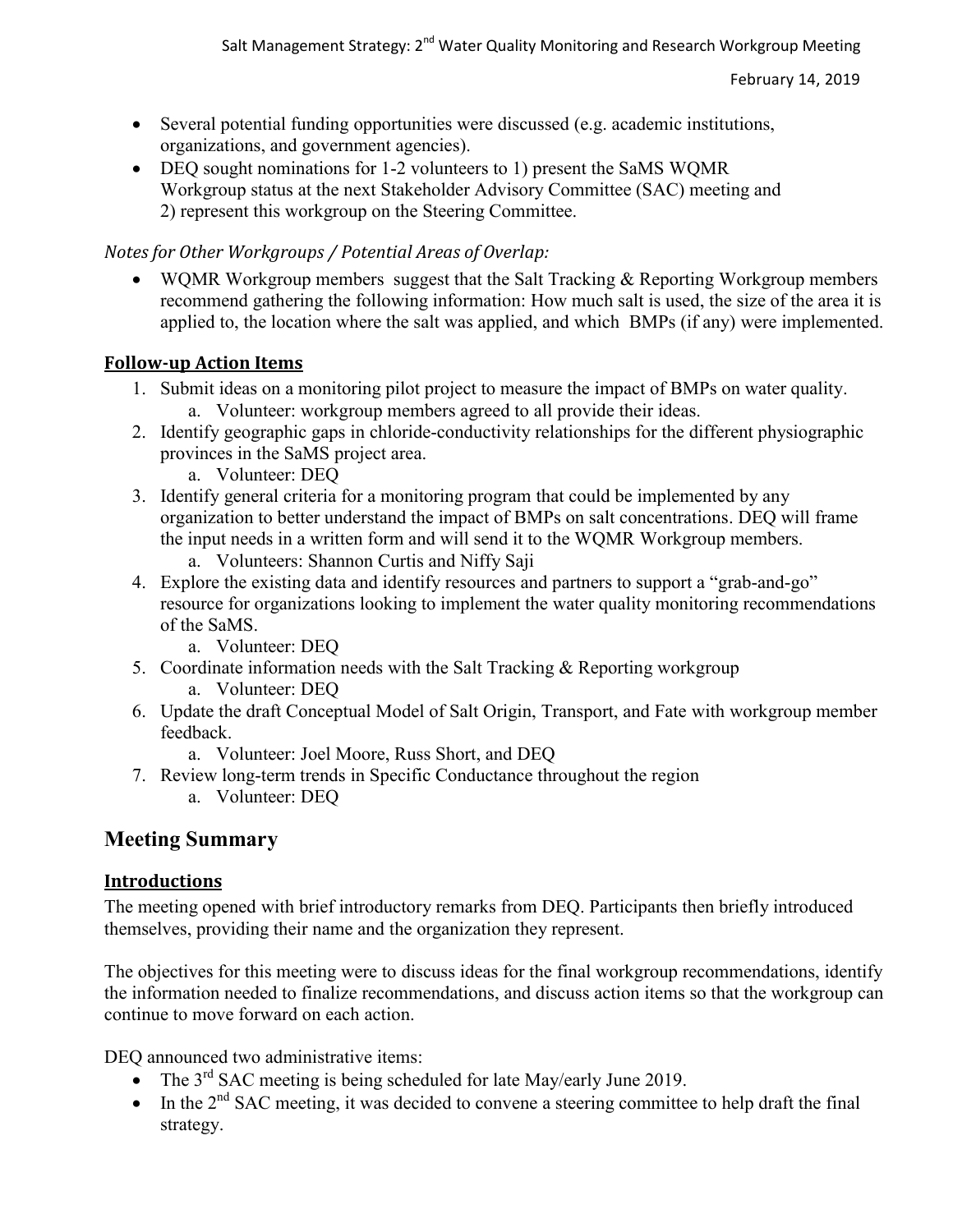The summary for the previous WQMR Workgroup meeting is available **online**. Highlights of the first meeting included:

- Workgroup members identified three areas of monitoring recommendations, including:
	- o Find ways of measuring the impact of Best Management Practices (BMP) implementation on water quality,
	- o Look at the origin, transport, and fate of salt, and find a good model to inform the workgroup discussions and actions, and
	- o Look at reporting standards for data comparability.
- High priority topics for this workgroup were existing water quality data, pilot programs, and parameters of interest for WQMR Workgroup.
- The WQMR recommendations should address different audiences, including government agencies, private monitoring groups, and volunteer organizations.
- Understand existing monitoring initiatives throughout the region to assist stakeholders and the WQMR Workgroup initiatives.

## **Action Item Presentations**

Volunteers presented on two action items.

#### *Action Item: Develop draft conceptual model for salt fate and transport (Russ Short)*

The draft [Conceptual Model of Salt Origin, Transport, and Fate](https://www.deq.virginia.gov/Portals/0/DEQ/Water/TMDL/SaMS/MeetingMaterials/WMRwg/Meeting2/SaMS_IP_WQMR_ActionItem-1_DraftConceptualModel_021419.xlsx) was discussed. Mr. Short compiled information from 8 different resources (a list of references used to develop a draft conceptual model can be found [here\)](https://www.deq.virginia.gov/Portals/0/DEQ/Water/TMDL/SaMS/MeetingMaterials/WMRwg/Meeting2/SaMS_IP_WQMR_ActionItem-1_ModelReferences_021419.pdf), and walked through the elements of the draft conceptual model.

Workgroup members discussed the draft and provided their feedback.

A comment was made that the model focused on sodium chloride. Are there other ions that are important/different? The workgroup may need to consider some other chlorides (e.g. magnesium chloride, and calcium chloride). Chloride would move similarly, but the cations may behave differently as they move through the system.

Some other feedback:

- Chloride toxicity decreases in the presence of calcium and magnesium. It may be helpful, therefore, to keep track of calcium and magnesium inputs to urban streams.
- For groundwater, the chloride residence time is years to decades, not because of the chemical interaction but just because it takes water a long time to move through the subsurface and then to the streams. For surface water, the effects from salt application are short-term.
- Local baseflows are supported by shallow groundwater flow. In a 20-year data set, there is an increase in specific conductance from baseflow in non-winter months in Fairfax County. USGS in Reston may have insights on localized groundwater conditions from their well monitoring programs.
- It is difficult to measure the impacts of BMPs on groundwater.
- In order to develop informed recommendations, the environmental effects of chloride fate and transport should be more clearly explained.
- Centralized stormflow management concentrates pollutants in shallow groundwater from retention/detention BMPs.
- The conceptual model may inform monitoring recommendations.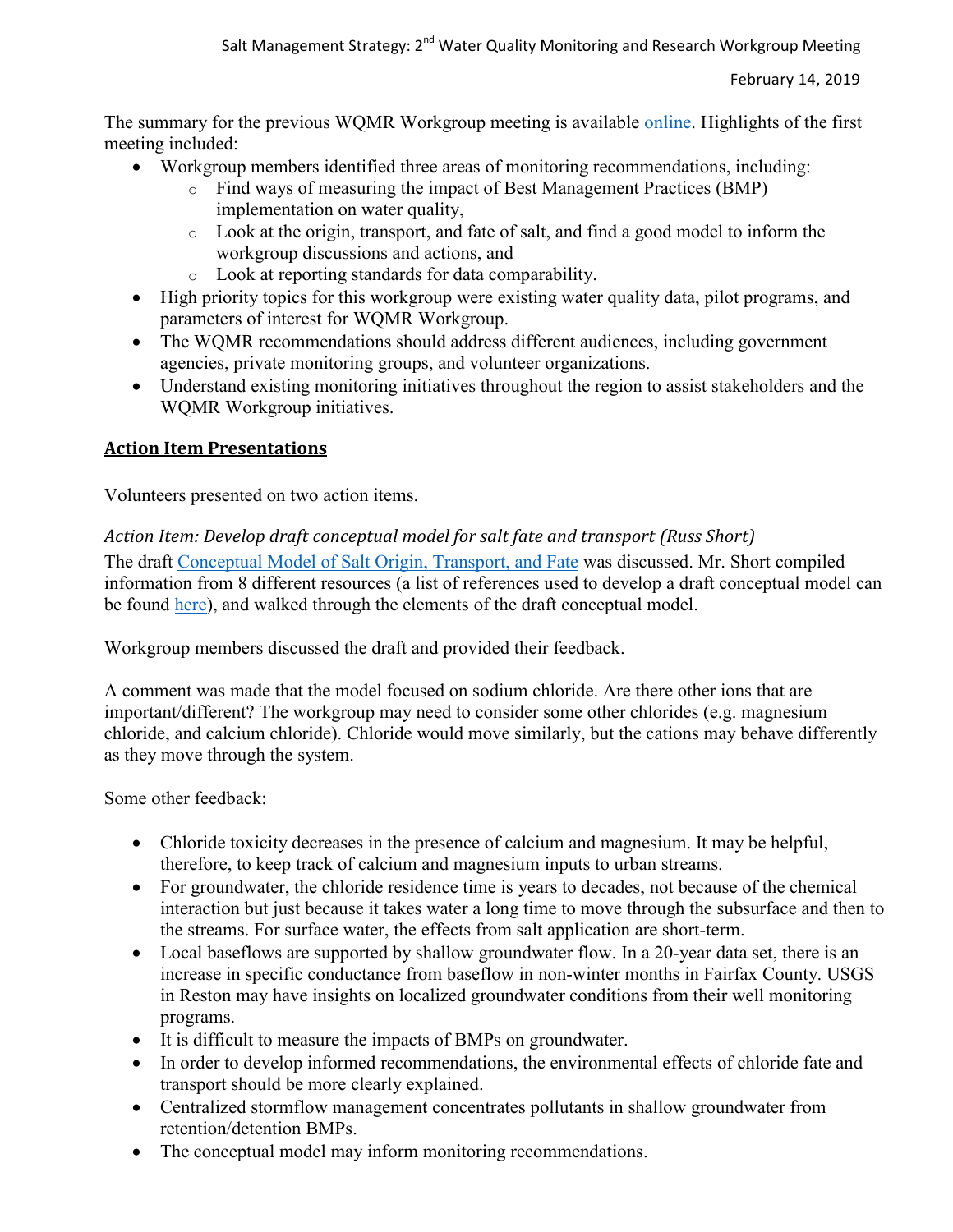- It is important to gauge the level of detail needed to inform the monitoring recommendations. For example, some of the sources may be more important than other sources (e.g. natural sources).
- Soil geology is very important when considering site specific issues.
- Human health impacts (e.g. toxin releases) and weathering sources could be added to the framework.
- Chemical interactions in reservoir sediments are a concern of the workgroup.
- The model can be refined as monitoring work and discussions proceed.

The workgroup agreed that after some modifications based on suggested edits, the conceptual model can be added to as we learn more, but should not be a workgroup priority item from here forward.

#### *Action Item Develop a survey for ion related monitoring efforts and coordinate edits with WQMR Workgroup (DEQ)*

DEQ staff developed a survey using Izaak Walton League's survey as a template for ion related monitoring efforts and shared it with 16 organizations directly and 4 distribution networks. They received responses from 12 organizations. Of those 12 organizations, only 9 collected ions data.

DEQ presented the [summary of results from](https://www.deq.virginia.gov/Portals/0/DEQ/Water/TMDL/SaMS/MeetingMaterials/WMRwg/Meeting2/SaMS_IP_WQMR_IonMonSurveySummary_021419.pdf) the Ion Monitoring [Survey](https://www.deq.virginia.gov/Portals/0/DEQ/Water/TMDL/SaMS/MeetingMaterials/WMRwg/Meeting2/SaMS_IP_WQMR_IonsMonSurveyTracking_012519.xlsx) and shared the Survey [Distribution Tracking Sheet](https://www.deq.virginia.gov/Portals/0/DEQ/Water/TMDL/SaMS/MeetingMaterials/WMRwg/Meeting2/SaMS_IP_WQMR_IonsMonSurveyTracking_012519.xlsx) with the WQMR workgroup members.

Workgroup members discussed the survey and suggested a follow-up with the following organizations:

- Loudoun Water
- Prince William County by checking with their representative in SAC meetings
- The City of Manassas for Lake Manassas monitoring data
- USGS for shallow and groundwater monitoring data
- Other local governments

A member suggested to closely review ICPRB's [water quality data inventory](https://www.potomacriver.org/focus-areas/water-quality/potomac-basin-water-quality-data-inventory/) which was initiated a couple of years ago. The water quality data inventory may give information about monitoring organizations and their contact information. This information could be used to follow-up on the monitoring efforts.

Workgroup members agreed that it is important to know who is currently monitoring for ion data.

Members identified the next steps as follows:

- Reach out directly to more organizations (listed above) and prioritize their response to the first few questions of the survey.
- Assemble the information from the survey to serve as a "grab-and-go" resource for partners to use when monitoring in the region.
- The information should be organized into who is monitoring ions, what are the ions being monitored, and contact information for the monitoring groups. Other information collected can be summarized and accompany the inventory.

## **Recommendations Scoping**

Workgroup members discussed the monitoring recommendations: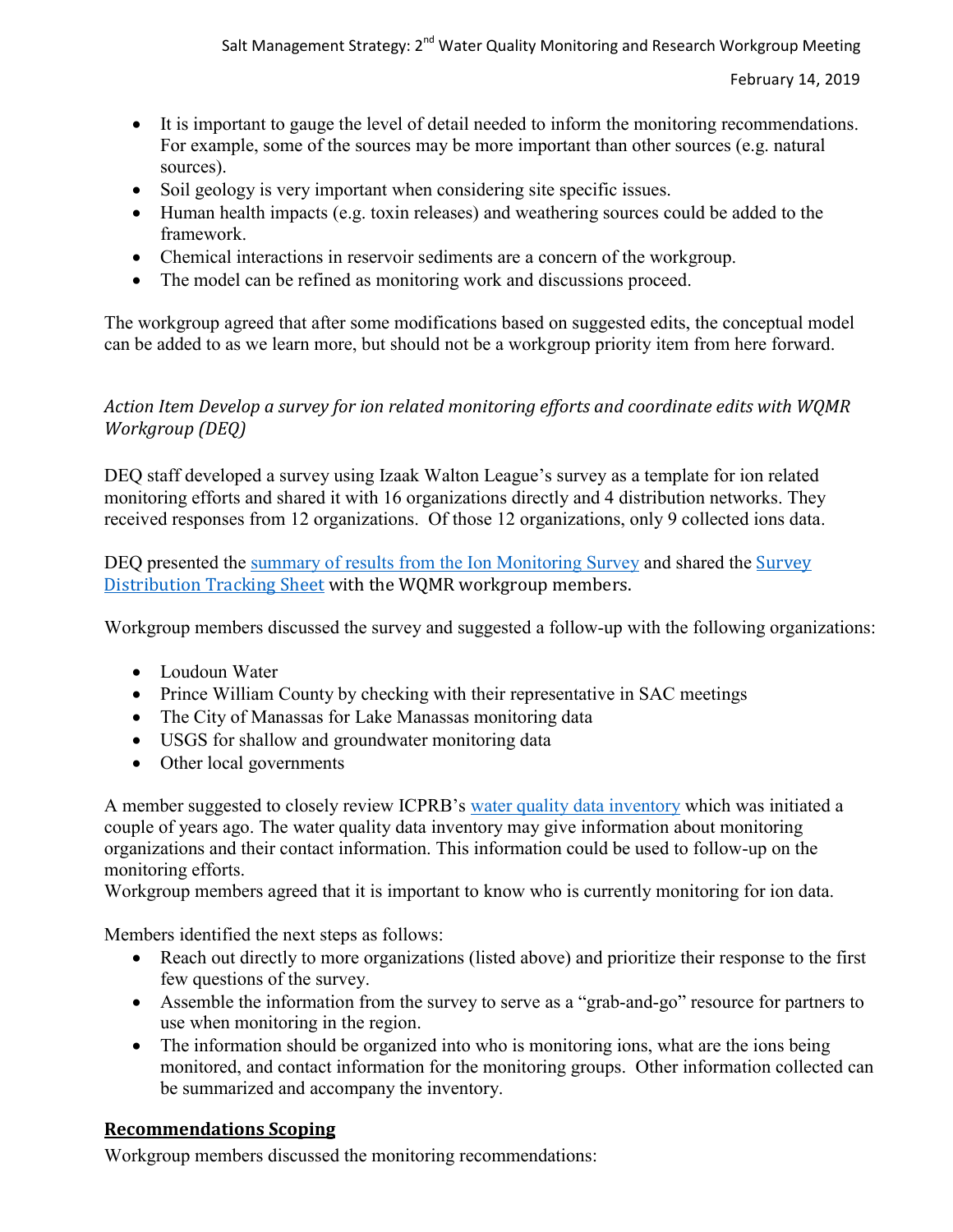- It is important to link salt use data with water quality monitoring data. Therefore, useful information for the Salt Tracking & Reporting workgroup to consider recommending includes:
	- o How much salt was used.
	- o The size of the area where salt was applied.
	- o The location of the area where salt was applied.
	- o Whether or not BMPs were implemented and if so what they were.
	- o Monitoring could begin with seasonal reporting by location and jurisdiction. Ultimately reporting for each storm event is needed to support analysis of water quality response to BMPs.
	- o Private sector salt use is very important to pursue, starting with the biggest local service providers.
- A consistent approach to measure ions is needed.
- Designating tiers of data related to the level of quality assurance that are appropriate for different uses may help to develop the monitoring recommendations.
- Developing specific conductance and chloride relationships can help to develop an area-specific regression model to allow for chloride concentration estimates. Fairfax County has a conductivity monitoring program in all of the County's three physiographic provinces.
- It is critical to link salt tracking and monitoring to specific locations in order to gauge water quality responses to BMP implementation.
- Fairfax County has the experience to deploy short term monitoring stations. DEQ trend stations (n=13) are also distributed across Northern Virginia. It is recommended that DEQ add some continuous monitoring probes to their stations.
- A workgroup member mentioned that a regional specific conductance to chloride model is being developed for the Mid-Atlantic.
- It's worth studying what other jurisdictions (e.g. Minnesota) have done to document the impact of BMPs on water quality.
- Defining a non-prescriptive water quality monitoring program for salt is a critical component of this workgroup.
- There was interest in exploring long-term trends in specific conductance. As a part of this analysis, identifying long-term patterns in peak conductance measurements (including how they relate to precipitation) is important.
- Workgroup members identified the importance of scale when it came to making monitoring recommendations. Smaller scales allow for fewer variables.

Workgroup members continued the discussion by concentrating on a pilot monitoring program. A workgroup member suggested defining a pilot monitoring program in areas where the USGS continuous monitoring probes are available. Workgroup members agreed that the recommendations should encourage pilot projects. Since it will likely take years to show water quality improvements due to groundwater influences, and because of the numerous variables affecting salt concentrations in surface waters, proposing a pilot project approach as a SaMS recommendation seems more realistic.

Workgroup members identified that pilot projects should consider:

- Funding to support implementation. The Chesapeake Trust Request for Proposal was identified as one option to consider for next year.
- Partnerships with academia.
- A phased approach with reporting milestones.
- A multi-jurisdictional approach.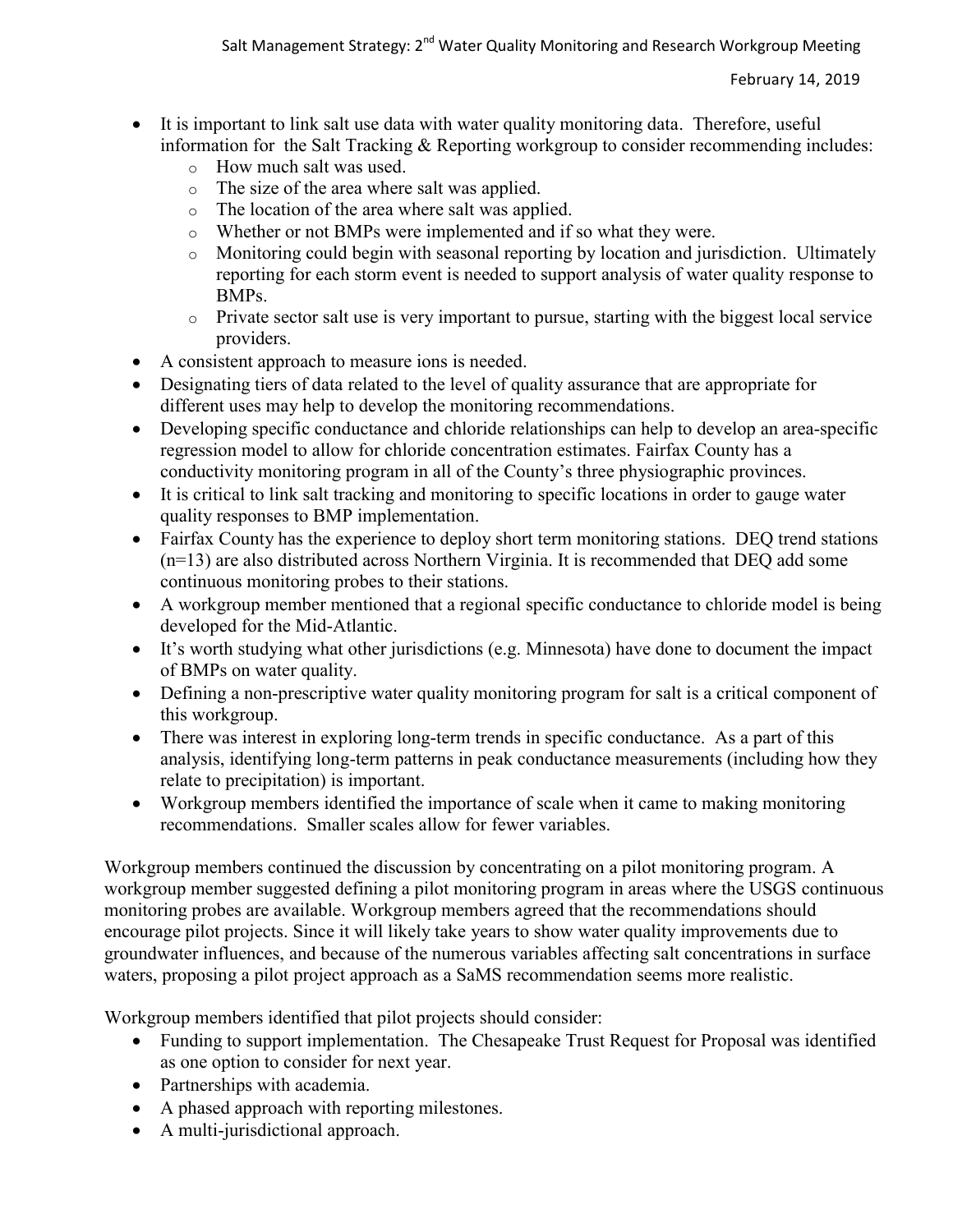Workgroup members agreed to each share their thoughts for a pilot project aimed at measuring the impact of BMPs on water quality. To encourage all workgroup members to contribute, the workgroup agreed that these ideas could be very simple or very detailed. DEQ will follow up with workgroup members on the general criteria for the pilot project.

#### **Meeting Wrap-up and Next Steps**

It was recommended that the workgroup should focus on the following items through summer 2019:

- 1. Articulate a written format of the pilot program and identify a pilot project
- 2. Identify geographic holes in specific conductance records (i.e., are all physiographic provinces represented).
- 3. Identify the criteria for a general monitoring program
- 4. Identify the existing ion monitoring programs and their contact information as a "grab-and-go" resource bag
- 5. Define what the WQMR Workgroup needs from the Salt Tracking and Reporting Workgroup
- 6. Revise the draft fate & transport conceptual model
- 7. Look at the long-term water quality trends for specific conductance throughout the region.

DEQ suggested workgroup members submit their ideas on what monitoring pilot project recommendation this workgroup should offer. Workgroup members agreed to work on the monitoring pilot project objective. DEQ offered to define some criteria for the monitoring pilot project objective, which the workgroup discussed should include watershed characteristics, objectives, and suggestions for how to use the known existing monitoring programs. DEQ will set a date to return the monitoring pilot project proposals and to review the inputs before the next WQMR Workgroup meeting.

DEQ requested at least one volunteer to present on the status of WQMR Workgroup at the 3<sup>rd</sup> Stakeholder Advisory Committee meeting. DEQ will draft a template presentation for this purpose and will send it to the volunteer(s).

DEQ asked for 1-2 volunteers from WQMR Workgroup to be a part of the steering committee. This committee will draft the strategy based on the inputs from workgroup meetings.

DEQ will send out a follow-up survey after this workgroup meeting to add ideas to the meeting directions. Volunteers can provide nominations for themselves or other people that should be in the steering committee using the survey. Volunteers to present in the 3<sup>rd</sup> Stakeholder Advisory Committee meeting also can use this survey to volunteer.

Handouts from the meeting are available on the SaMS Meeting Materials [website.](https://www.deq.virginia.gov/SaMS/MeetingMaterials.aspx)

All information, questions, additional resources, etc. should be emailed to Will Isenberg [\(william.isenberg@deq.virginia.gov\)](mailto:william.isenberg@deq.virginia.gov) and Dave Evans (david.evans@deq.virginia.gov) (to reduce email traffic among WQMR members.

\*\*\*

Meeting notes were prepared and submitted by the Interstate Commission on the Potomac River Basin.